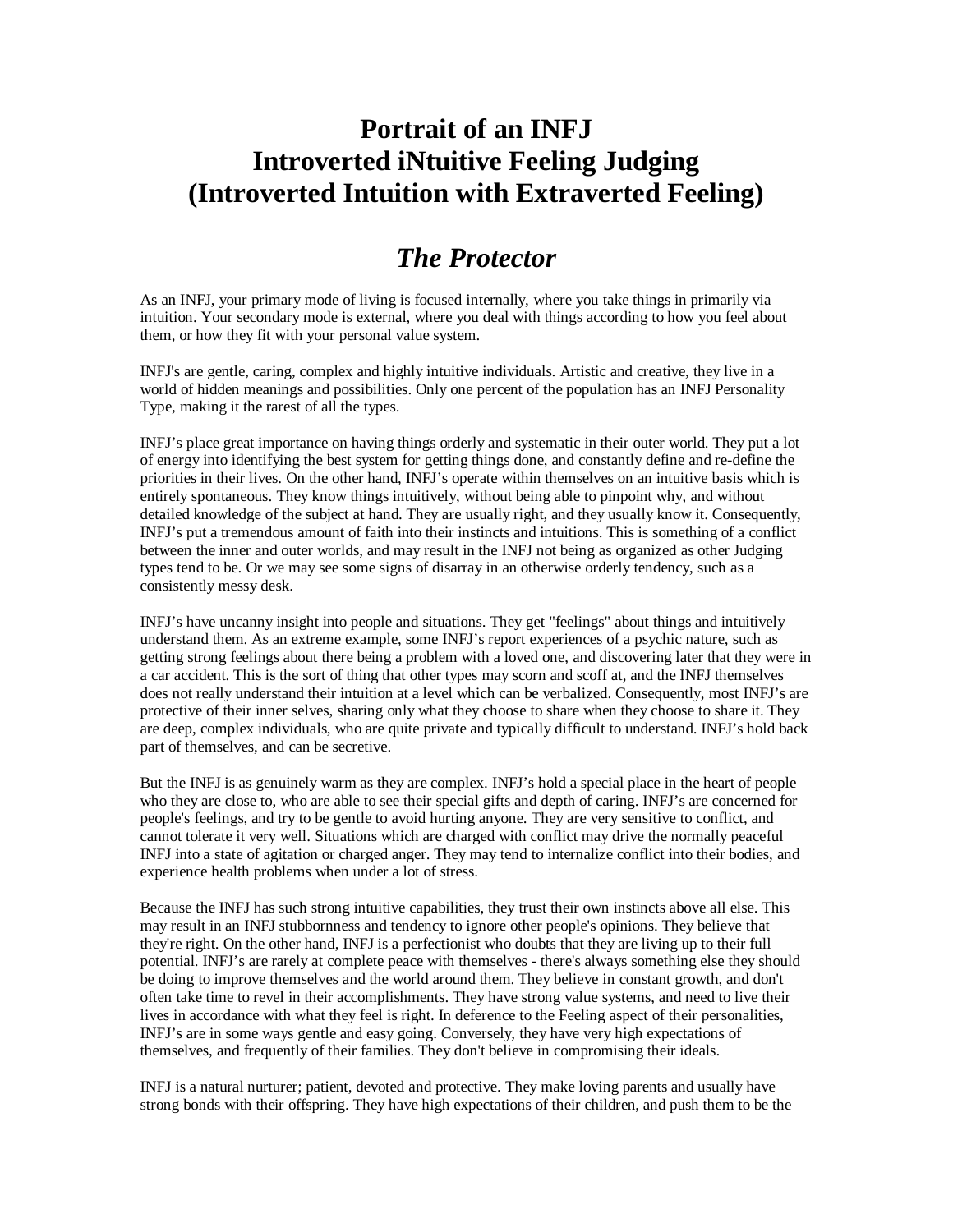best that they can be. This can sometimes manifest itself in the INFJ being hard-nosed and stubborn. But generally, children of an INFJ get devoted and sincere parental guidance, combined with deep caring.

In the workplace, the INFJ usually shows up in areas where they can be creative and somewhat independent. They have a natural affinity for art, and many excel in the sciences, where they make use of their intuition. INFJ's can also be found in service-oriented professions. They are not good at dealing with minutia or very detailed tasks. The INFJ will either avoid such things, or else go to the other extreme and become enveloped in the details to the extent that they can no longer see the big picture. An INFJ who has gone the route of becoming meticulous about details may be highly critical of other individuals who are not.

The INFJ individual is gifted in ways that other types are not. Life is not necessarily easy for the INFJ, but they are capable of great depth of feeling and personal achievement.

# **Jungian functional preference ordering:**

Dominant: Introverted Intuition Auxiliary: Extraverted Feeling Tertiary: Introverted Thinking Inferior: Extraverted Sensing

# **INFJ's generally have the following traits:**

- Intuitively understand people and situations
- Idealistic
- Highly principled
- Complex and deep
- Natural leaders
- Sensitive and compassionate towards people
- Service-oriented
- Future-oriented
- Value deep, authentic relationships
- Reserved about expressing their true selves
- Dislike dealing with details unless they enhance or promote their vision
- Constantly seeking meaning and purpose in everything
- Creative and visionary
- Intense and tightly-wound
- Can work logically and rationally use their intuition to understand the goal and work backwards towards it

The INFJ is a special individual who needs more out of a career than a job. They need to feel as if everything they do in their lives is in sync with their strong value systems - with what they believe to be right. Accordingly, the INFJ should choose a career in which they're able to live their daily lives in accordance with their deeply-held principles, and which supports them in their life quest to be doing something meaningful. Since INFJ's have such strong value systems, and persistent intuitive visions which lend them a sense of "knowing", they do best in positions in which they are leaders, rather than followers. Although they can happily follow individuals who are leading in a direction which the INFJ fully supports, they will very unhappy following in any other situation.

# **INFJ Relationships**

INFJ's are warm and affirming people who are usually also deep and complex. They're likely to seek out and promote relationships that are intense and meaningful. They tend to be perfectionists, and are always striving for the Ultimate Relationship. For the most part, this is a positive feature, but sometimes works against the INFJ if they fall into the habit of moving from relationship to relationship, always in search of a more perfect partner. In general, the INFJ is a deeply warm and caring person who is highly invested in the health of their close relationships, and puts forth a lot of effort to make them positive. They are valued by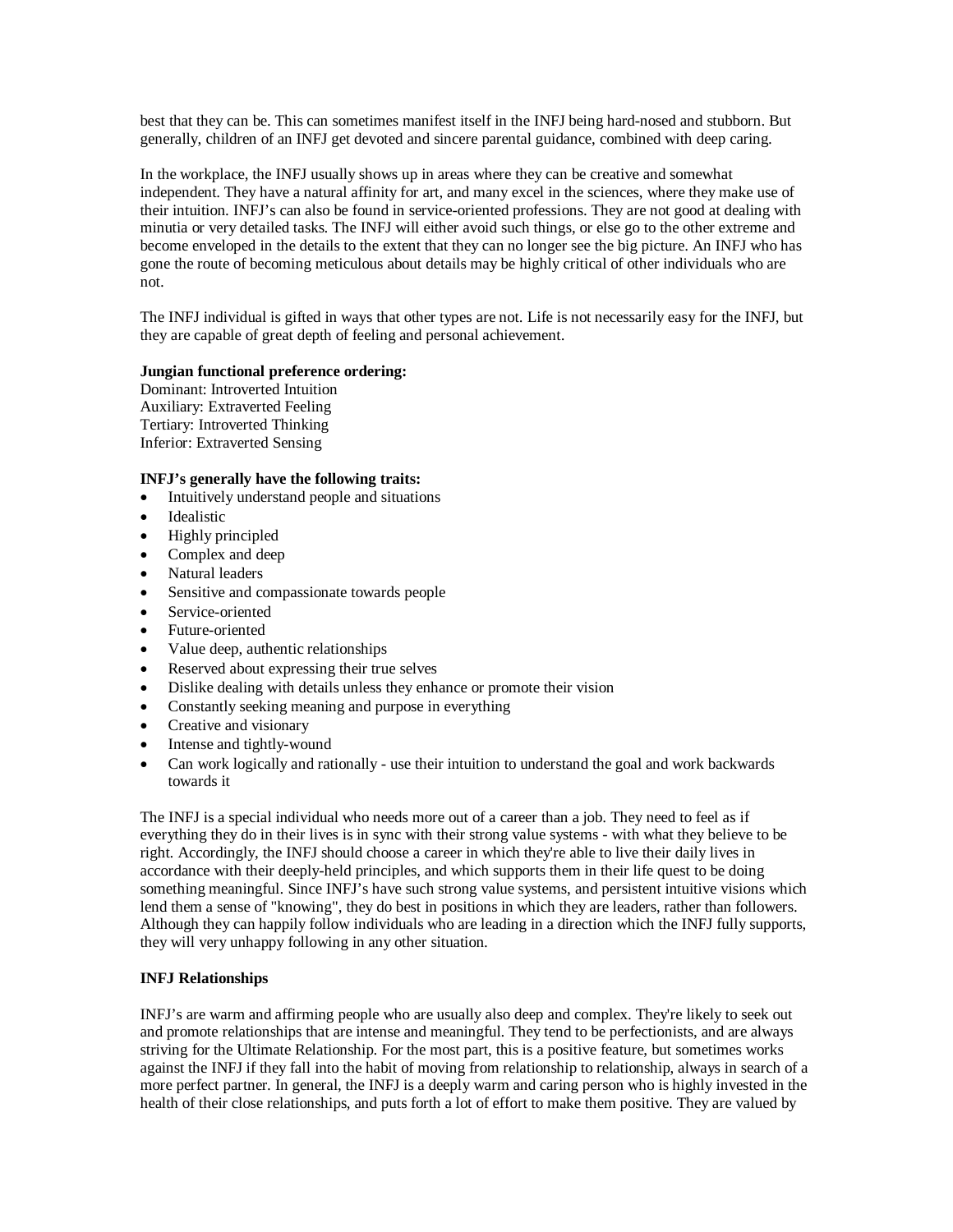those close to them for these special qualities. They seek long-term, lifelong relationships, although they don't always find them.

# **INFJ Strengths**

- Warm and affirming by nature
- Dedicated to achieving the ultimate relationship
- Sensitive and concerned for others' feelings
- Usually have good communication skills, especially written
- Take their commitments very seriously, and seek lifelong relationships
- Have very high expectations for themselves and others (both a strength and weakness)
- Good listeners
- Are able to move on after a relationship has ended (once they're sure it's over)

#### **INFJ Weaknesses**

- Tendency to hold back part of themselves
- Not good with money or practical day-to-day life necessities
- Extreme dislike of conflict and criticism
- Have very high expectations for themselves and others (both a strength and weakness)
- Have difficulty leaving a bad relationship

# **What does Success mean to an INFJ?**

People with the INFJ personality type are intense and often are perfectionists. They have deep insights into many aspects of life, and usually have very high standards for their own understanding and accomplishments, as well as those of others. They are service-oriented and empathetic to other individuals. The INFJ strives for the ideal in every aspect of their life. An INFJ's feeling of success is centered on their own level of understanding and accomplishment, their usefulness or service to others, and the condition of their personal relationships. The INFJ feels successful when they have used their very deep understanding of something to do a real service for someone. We often see INFJ personality types as counselors and teachers, or in the medical and health fields.

#### **Allowing Your INFJ Strengths to Flourish**

As an INFJ, you have gifts that are specific to your personality type that aren't natural strengths for other types. By recognizing your special gifts and encouraging their growth and development, you will more readily see your place in the world, and be more content with your role.

Nearly all INFJ's will recognize the following characteristics in themselves. They should embrace and nourish these strengths:

- They're extremely insightful, and see things that are not obvious to others. This ability to see patterns and meanings in the world can help the INFJ in many different ways. INFJ's usually have a great deal of insight into different people and situations.
- When given a goal or context, an INFJ is able to generate all kinds of possibilities. They're able to see the problem from many different angles.
- They understand how others are feeling, and are genuinely concerned with others. This natural empathy and caring helps to be really effective at helping others through problems. In this manner, they make great friends, counselors, teachers, and mates.
- An INFJ has a "stick to it" attitude. They're not afraid of hard work, and will put forth a great deal of effort towards something that they believe in. This persistence will help the INFJ to achieve an identified goal.
- Perfectionistic and idealistic, they always strive for the best.
- Usually intelligent and able to concentrate and focus, the INFJ can usually grasp difficult ideas and concepts.

INFJ's who have a well-developed Extraverted Feeling function to complement their dominant Introverted iNtuition will enjoy these very special gifts:

They can turn their insightful understanding about a situation into a successful plan of action.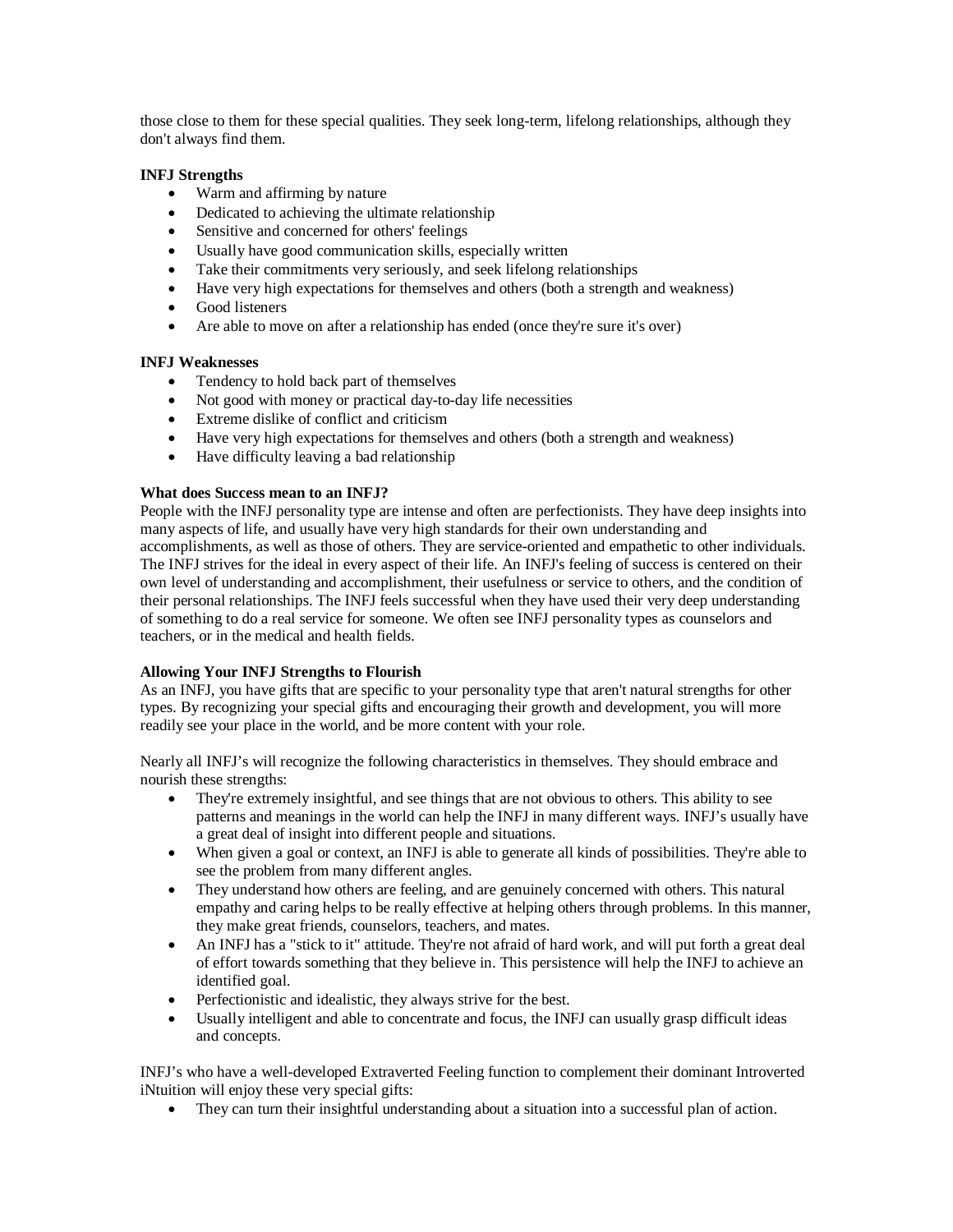- The INFJ with well-developed judgment will be able to grasp and process concepts that are beyond what their natural intelligence appears to be able to handle.
- They may achieve a level of understanding that makes them appear wise.
- The INFJ's perfectionism and idealism, when combined with their empathy and genuine concern for others, can cause them to be true servants for people in some fashion. They may be great doctors or ministers or counselors. If they have also achieved a good amount of life wisdom, they can become powerful forces.

## **Potential Problem Areas**

With any gift of strength, there is an associated weakness. Without "bad", there would be no "good". Without "difficult", there would be no "easy". We value our strengths, but we often curse and ignore our weaknesses. To grow as a person and get what we want out of life, we must not only capitalize upon our strengths, but also face our weaknesses and deal with them. That means taking a hard look at our personality type's potential problem areas.

INFJ's are rare and intelligent people with many special gifts. This should be kept in mind as you read some of the more negative material about INFJ weaknesses. Remember that these weaknesses are natural. We offer this information to enact positive change, rather than as blatant criticism. We want you to grow into your full potential, and be the happiest and most successful person that you can become.

Most of the weaker characteristics that are found in INFJ's are due to their dominant function (Introverted iNtuition) overtaking their personality to the point that the other forces in their personality exist merely to serve the purposes of Introverted iNtuition. In such cases, an INFJ may show some or all of the following weaknesses in varying degrees:

- May be unaware (and sometimes uncaring) of how they come across to others
- May quickly dismiss input from others without really considering it
- May apply their judgment more often towards others, rather than towards themselves
- With their ability to see an issue from many sides, they may always find others at fault for any problems in their lives
- May have unrealistic and/or unreasonable expectations of others
- May be intolerant of weaknesses in others
- May believe that they're always right
- May be obsessive and passionate about details that may be unimportant to the big picture
- May be cuttingly derisive and sarcastic towards others
- May have an intense and quick temper
- May be tense, wound up, have high blood pressure and find it difficult to relax
- May hold grudges, and have difficulty forgiving people
- May be wishy-washy and unsure how to act in situations that require quick decision making
- May have difficulty communicating their thoughts and feelings to others
- May see so many tangents everywhere that they can't stay focused on the bottom line or the big picture

#### **Explanation of Problems**

Most of the problems described above are a result of Introverted iNtuition overtaking the INFJ's personality to the point that all of the other functions become slaves to Introverted iNtuition. A healthy personality needs to have a good balance between its dominant and auxiliary functions. For an INFJ, the dominant Introverted iNtuition needs to be well-supported by the auxiliary Extraverted Feeling function. If Extraverted Feeling exists only to support the desires of Introverted iNtuition, then neither function is being used to its potential.

Introverted iNtuition is a personality function that constantly gathers information, and sees everything from many different perspectives. As the dominant player in a personality, it has the effect of constantly bombarding the psyche with new information to consider. Introverted iNtuition is sort of like a framework for understanding that exists in the mind. As something is perceived, it is melded into the existing intuitive framework. If an entirely new piece of information is perceived by the Introverted iNtuitive, that person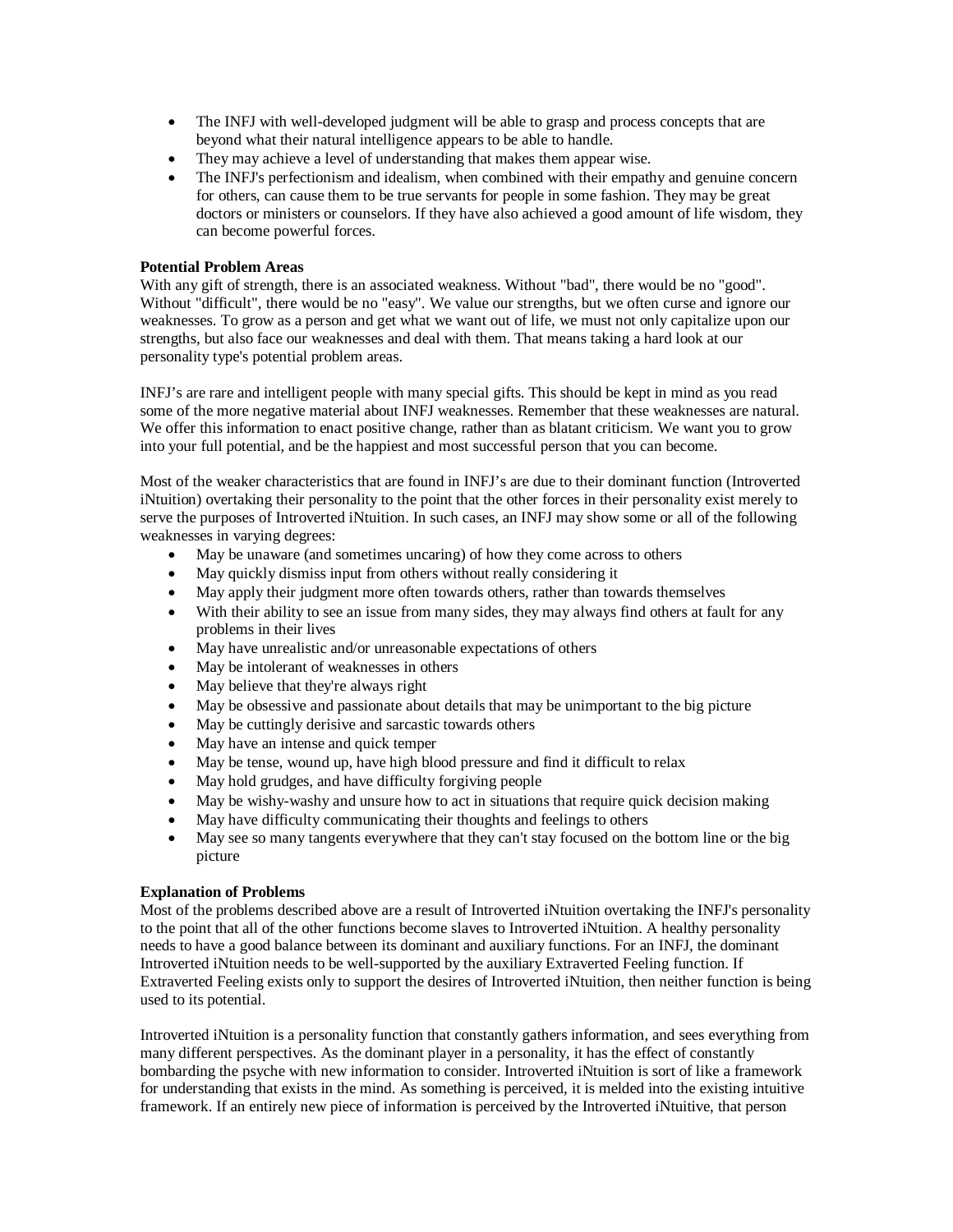must redefine their entire framework of reference. So, Introverted iNtuitives are constantly taking in information about the world that needs to be processed in a relatively lengthy manner in order to be understood. That presents quite a challenge to the INFJ. It's not unusual for an INFJ to feel overwhelmed with all of the things that he or she needs to consider in order to fully understand an idea or situation.

When Introverted iNtuition dominates the INFJ such that the other functions cannot serve their own purposes, we find the INFJ cutting off information that it needs to consider. If the psyche is presented with information that looks anything like something that Introverted iNtuition has processed in the past, it uses Extraverted Feeling to quickly reject that information. The psyche uses Extraverted Feeling to reject the ideas, rather than taking the information into its intuitive framework, and therefore potentially causing that framework to be reshaped and redefined.

Using Extraverted Feeling in this manner may effectively serve the immediate needs of Introverted iNtuition, but it is not ideal. It causes the INFJ to not consider information that may be useful or critical in developing a real understanding of an issue. It may cause the INFJ to come off as too strongly opinionated or snobbish to others.

The better use of Extraverted Feeling for an INFJ would be to use it to assess the INFJ's rich insights and weigh them against the external world. When the INFJ personality uses Extraverted Feeling to cut off incoming information, rather than to judge internal intuitions, it is effectively cheating itself. It's like getting the answers to a test without having to really understand the questions. It's easier to get the answer right away, rather than to have to figure everything out. For the INFJ, who has a tremendous amount of information and "studying" that needs to be done, it's very tempting to take shortcuts. Most INFJ's will do this to some extent. The real problems occur when an INFJ personality has become so imbalanced that its owner is extremely self-important and rarely consider anyone else's opinions or ideas.

#### **Solutions**

To grow as an individual, the INFJ needs to focus on applying their judgment to things only after they have gone through their intuition. In other words, the INFJ needs to consciously try not to use their judgment to dismiss ideas prematurely. Rather, they should use their judgment against their own ideas. One cannot effectively judge something that they don't understand. The INFJ needs to take things entirely into their intuition in order to understand them. It may be necessary to give your intuition enough time to work through the new information so that it can rebuild its global framework of understanding. INFJ's need to focus on using their judgment not to dismiss ideas, but rather to support their intuitive framework.

An INFJ who is concerned with personal growth will pay close attention to the subject of their judgments, and their motivation for making judgments. Are they judging something external to themselves, or are they judging something that they have sifted through their intuition? Is the motivation for judging something to be able to understand its usefulness in the world, or to dismiss it? Too often, an INFJ will judge something without properly understanding it, and with the intention of dismissing it. Seek first to understand, then to judge.

#### **Living Happily in our World as an INFJ**

Some INFJ's have difficulty fitting into our society. Their problems are generally associated with not knowing (or caring) how they come across to others, and with having unreasonable expectations for others' behaviors. Both of these issues stem from using Extraverted Feeling primarily to dismiss external ideas, rather than to sort through their own intuitions.

An INFJ who uses Extraverted Feeling in this diminished manner may become so strongly opinionated that they form rigid and unreasonable expectations for others. They may feel so strongly about things that they become very passionate and agitated when they feel that something has gone wrong. In these cases, it's not uncommon for the INFJ to express their displeasure with biting sarcasm. They become so emotionally upset that they are generally not aware of how their behavior comes across to others. Even if the consequences of their attitude and behavior are pointed out to them, they may be agitated to the point that they don't care. This kind of situation can be devastating to the INFJ on many levels, and should be avoided. There isn't much that can be done once the INFJ has reached the point where they are too upset to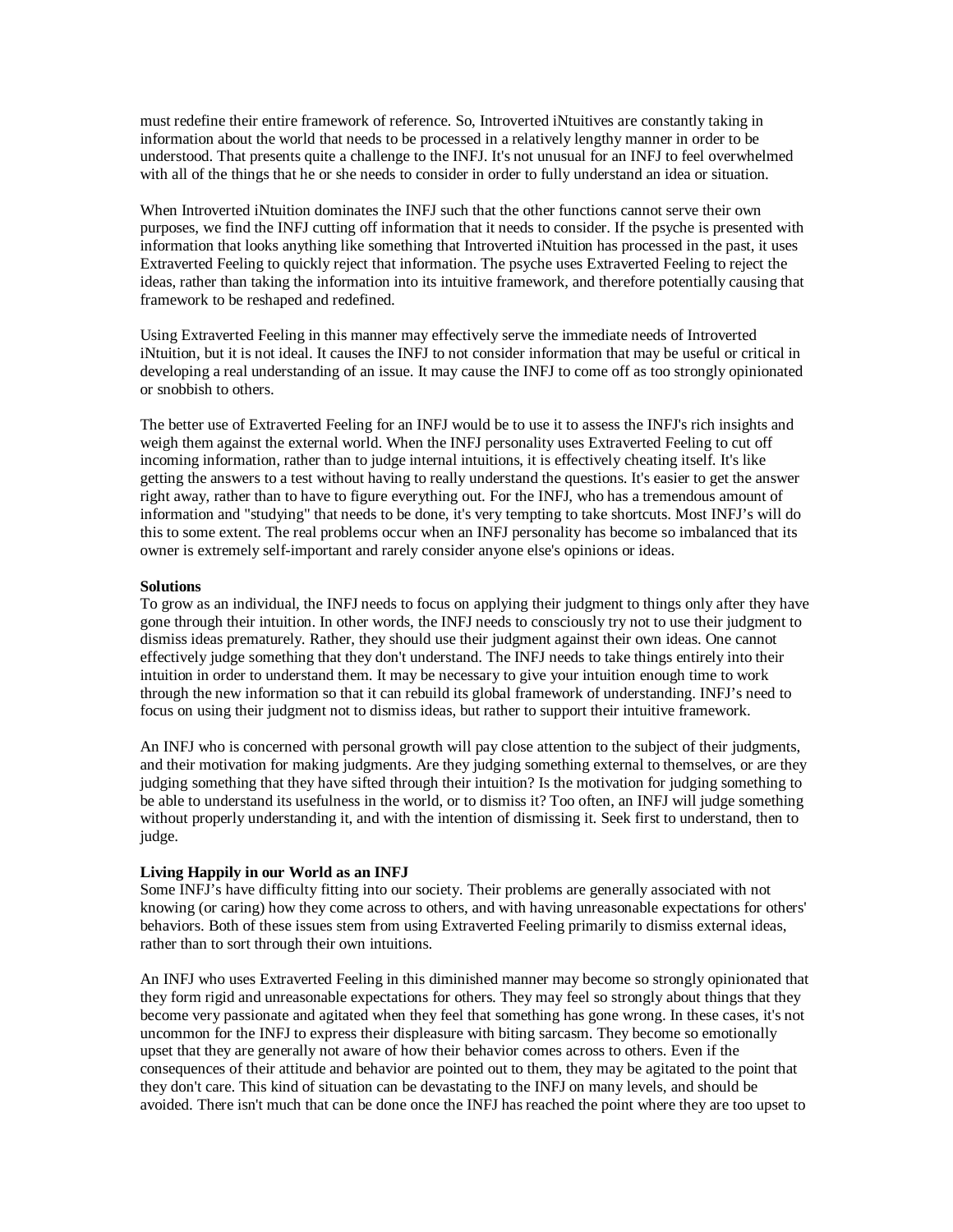care about others, but the INFJ can prevent this problem from occurring by ensuring that they never get to that point.

How can you, as an INFJ, ensure that you won't get that upset? It probably seems to you that these kinds of upsets are caused by external circumstances and situations. Well, that's not really true. It's true that things will happen over which you have no control. But you certainly have control over how you perceive these things, or more appropriately, how you \*judge\* these things.

#### **Specific suggestions:**

Take care to listen to someone's idea entirely before you pass judgment on it. Ask questions if necessary. Do whatever it takes to make sure that you understand the idea. Try not to begin judging anything about the idea until you have understood it entirely.

Before you begin talking to another person, pause for a moment and look at that person. Take in that person's attitude and feelings at that moment. Be aware of the person with whom you're speaking.

If you become upset, walk away immediately. DO NOT express anger. When you get angry, you lose. After you have calmed down, apologize for leaving and continue with what you were doing.

Try to identify the personality type of everyone that you encounter frequently in your life. Remember that people with the Sensing preference need to be communicated with in a direct, concise manner. Speak plainly and simply with Sensors, giving "yes" or "no" answers.

Try to be on good terms with all people, even those that you consider beneath you. Try to understand that everybody has something to offer.

# **Ten Rules to Live By to Achieve INFJ Success**

- 1. Feed Your Strengths! Do things that allow your brilliant intuition and service-oriented manner to flourish.
- 2. Face Your Weaknesses! See your weaknesses for what they are, and seek to overcome them. Especially, strive to use your judgment against your internal ideas and intuitions, rather than as a means of disregarding other people's ideas.
- 3. Talk Through Your Thoughts. You need to step through your intuitions in order to put them into perspective. Give yourself time to do this, and take advantage of discussing ideas with others. You'll find externalizing your internal intuitions to be a valuable exercise.
- 4. Take in Everything. Don't dismiss ideas prematurely because you don't respect the person generating the ideas, or because you think you already know it all. After all, everybody has something to offer, and nobody knows everything. Steven Covey says it so well when he says: "Seek first to understand, and then to be understood."
- 5. When You Get Angry, You Lose. Your passion and intensity are strong assets, but can be very harmful if you allow yourself to fall into the "Anger Trap". Remember that Anger is destructive to your personal relationships. Work through your anger before you impress it upon others, or you will likely find yourself alone. Disagreements and disappointments can only be handled effectively in a non-personal and dispassionate manner.
- 6. Keep Your Eye on the Big Picture Watch out for your tendency to become obsessed with details. If you find yourself feeling very, very strongly about a small detail, take a big step back and make sure that you can still see the goal. You're not going to get there if you get mired in the details.
- 7. Be Accountable for Yourself. Don't blame the problems in your life on other people. Look inwardly for solutions. No one has more control over your life than you have.
- 8. Be Humble. Judge yourself at least as harshly as you judge others.
- 9. Assume the Best. Don't distress yourself and others by dwelling on the dark side of everything. Just as there is a positive charge for every negative charge, there is a light side to every dark side. Remember that positive situations are created by positive attitudes. Expect the best, and the best will come forward.